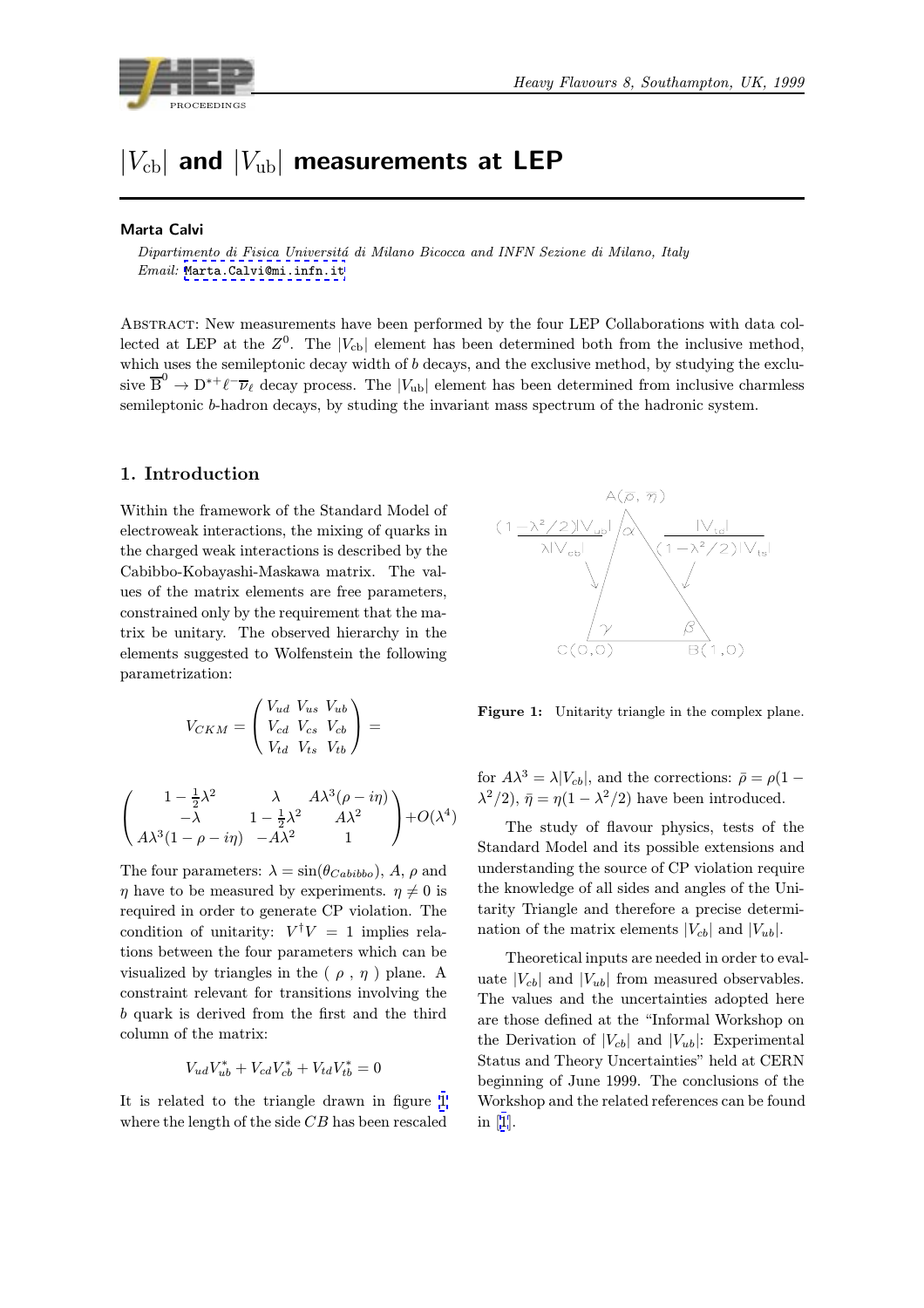## <span id="page-1-0"></span>2.  $|V_{cb}|$  determination

Two experimental methods are available in order to determine of  $|V_{cb}|$  with relatively small theoretical uncertainties: the inclusive method, which uses the semileptonic decay width of  $b$  decays, and the **exclusive** method, where  $|V_{cb}|$  is extracted by studying the exclusive  $\overline{B}^0 \to D^{*+} \ell^- \overline{\nu}_{\ell}$ decay process.

#### 2.1  $|V_{cb}|$  determination from inclusive  $b \to X \ell \nu$  decays

In the inclusive determination, the partial width for semileptonic B mesons decays to charmed mesons is related to  $|V_{cb}|$  by [1]:

$$
\Gamma(B\to X_c\ell\nu)=\frac{G_F}{192\pi^3}m_b^5|\mathrm{V}_{\mathrm{cb}}|^2f(\frac{m_c}{m_b},\frac{m_\ell}{m_b})\gamma_c
$$

where  $f$  is a known phase space factor, depending on the b and the c quark masses, and  $\gamma_c$  represents perturbative and non perturbative corrections to the muon decay formalism.

Experimentally, the semileptonic width is determined from the semileptonic branching ratio and the lifetime:

$$
\Gamma(B \to X_c l \nu) = \frac{BR(B \to X_c l \nu)}{\tau_B}
$$

.

In  $Z^0$  decays  $B^0, B^-, B_s$  and b-baryons are produced, so the inclusive semileptonic branching ratio measured at LEP is an average over the different produced hadrons. Assuming that all b-hadrons have equal semileptonic width, the following relation holds:

$$
BR(b \to X_c \ell \nu)_{LEP} = \Gamma(B \to X_c \ell \nu) \times
$$
  
( $f_{B^0} \tau_{B^0} + f_{B^-} \tau_{B^-} + f_{B_s} \tau_{B_s} + f_{\Lambda_b} \tau_{\Lambda_b})$   
=  $\Gamma(B \to X_c \ell \nu) \times \tau_b$  (2.1)

where  $f_{B^0}, f_{B^-}, f_{B_s}$  and  $f_{\Lambda_b}$  are the production fractions of  $B^0, B^-, B_s$  mesons and b-baryons respectively, and  $\tau_b = f_{B^0} \tau_{B^0} + f_{B^-} \tau_{B^-} + f_{B_s} \tau_{B_s} +$  $f_{\Lambda_b} \tau_{\Lambda_b}$  is the average b-hadron lifetime. Therefore the semileptonic width can be obtained at LEP using the inclusive semileptonic branching ratio and the average b-hadron lifetime. The hypothesis of equal semileptonic width may be incorrect for b-baryons. Taking into account the



Figure 2: DELPHI preliminary results. Comparison of data and simulation spectra. The simulation spectra have been reweighted according to the result of the fit. (a) Transverse momentum distribution for single electrons and muons. (b) Combined momentum distribution for the two leptons in di-lepton events, identified in opposite jets and having an opposite charge. (c) Combined momentum distribution for the two leptons in di-lepton events, identified in opposite jets and having the same charge. In (b) and (c) the  $p_c^{min}$  refers to the minimum combined momentum of the two leptons.

present precision of LEP measurements of b-baryon semileptonic branching ratios and lifetimes, the maximal possible correction to equation 2.1 is about 2%.

The DELPHI Collaboration has presented this summer preliminary results [3] on the inclusive semileptonic branching ratios of b-hadrons. Three inclusive branching ratios are measured: the direct  $BR(b \to \ell)$  $BR(b \to \ell)$  $BR(b \to \ell)$  and the two cascade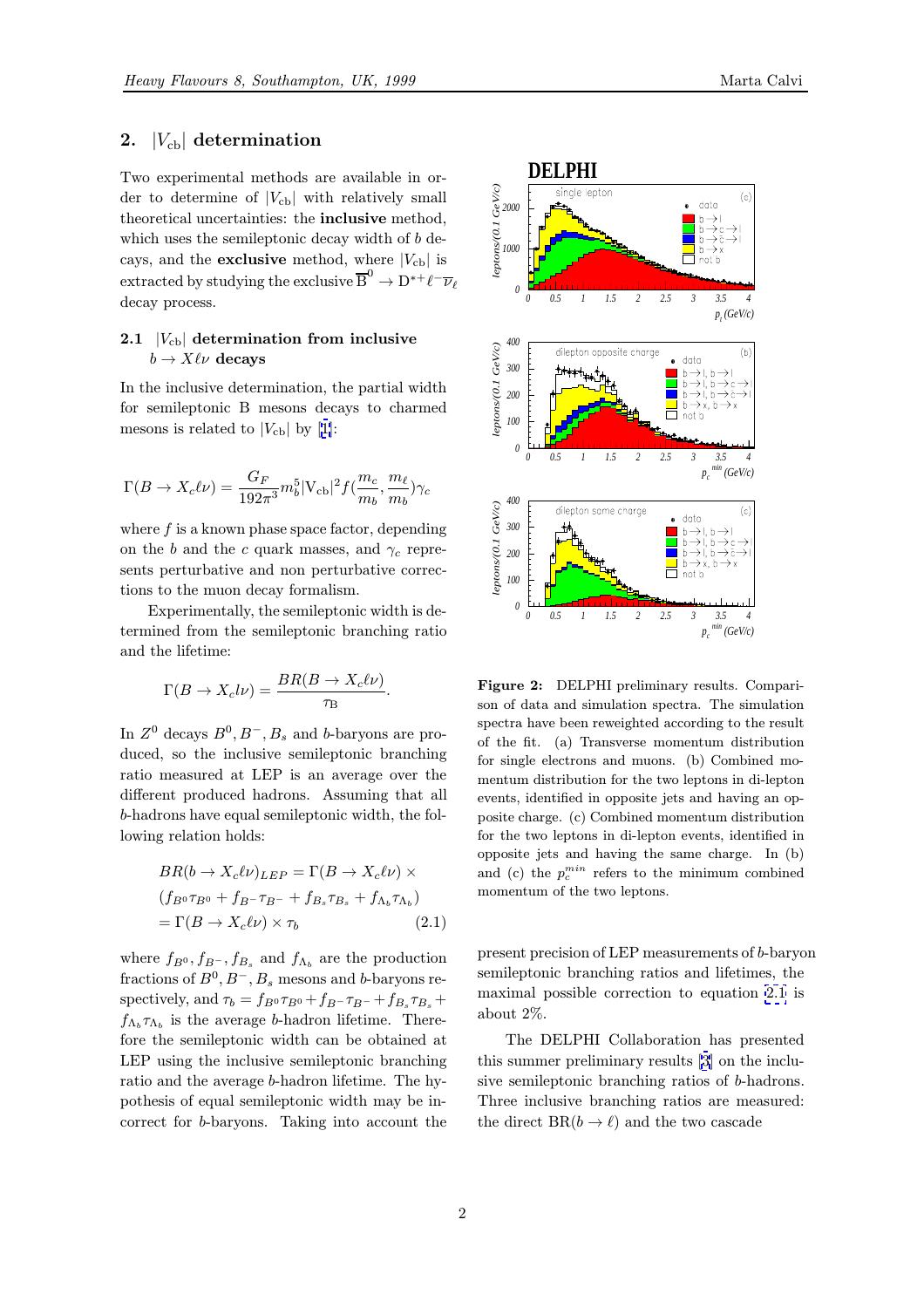

Figure 3: DELPHI preliminary results. Lepton momentum spectra in the <sup>b</sup>-hadron rest frame. The left (right) plot shows the result of the fit with the ACCMM model to the like-sign (opposite-sign) sample.

 $BR(b \to c \to \ell)$  and  $BR(b \to \bar{c} \to \ell)$ .

Four different analyses are performed, only two are described here. In the first, single lepton spectra are studied in a sample of pure  $bb$ events, selected by means of a b-flavour lifetime tagging algorithm, applied to the hemisphere opposite to the lepton. A  $b\bar{b}$  purity of 95% with an efficiency of 39% is achieved. A sample of di-leptons in opposite jets is also used, where an enriched  $b\bar{b}$  purity is obtained by requiring a minimum transverse momentum of one of the two leptons. The sensitivity to the different sources of leptons is given by the kinematic properties of leptons from different sources and by the charge correlation between di-leptons in opposite jets from  $b$  and  $b$  respectively. The branching ratios are extracted from a maximum likelihood fit of the Monte Carlo expectations to the data. The lepton spectra are shown in figure 2.

In the second DELPHI analysis the inclusive reconstruction of the charge and the momentum of the b-hadron system is performed. In a sample of events enriched in  $b\bar{b}$  purity [by](#page-1-0) means of a lifetime b-flavour tag, B decay vertices are reconstructed. For each charged particle a probability that the particle originated from the b-hadron decay vertex, rather than from fragmentation, is calculated using an artificial neural network. Using these probabilities, a vertex charge is calculated. The correlation between the lepton charge and the b-hadron charge is used to separate direct from cascade leptons. The b-hadron momentum is also reconstructed with a resolution of 7%.

Lepton momenta are fitted after boosting into the b rest frame. Results are shown in figure 3.

The DELPHI results for the combination of all analyses are:

$$
BR(b \to \ell) = (10.65 \pm 0.07(stat) \pm 0.25(\ syst) \, ^{+0.42}_{-0.28}(model)) \times 10^{-2}
$$
\n
$$
BR(b \to c \to \ell) = (7.88 \pm 0.13(stat) \pm 0.27(\ syst) \, ^{+0.32}_{-0.38}(model)) \times 10^{-2}
$$
\n
$$
BR(b \to \bar{c} \to \ell) = (1.71 \pm 0.13(stat) \pm 0.36(\ syst) \, ^{+0.19}_{-0.25}(model)) \times 10^{-2}
$$

The main contributions to the systematic errors are the uncertainties in the lepton efficiencies and misidentification probabilities, uncertainties related to the b-flavour tagging procedures and uncertainties in the reconstruction and fitting procedures. The uncertainties due to the semileptonic decay model are given separately.

The inclusive measurement of the OPAL Collaboration [4] also uses lifetime techniques to suppress the contribution from non- $b\bar{b}$  events. A sample of hemispheres containing a b-hadron is selected with a purity of 92% and an efficiency of 30%. A [se](#page-14-0)arch for lepton candidates is made in the hemisphere opposite to a b-tagged hemisphere. Jet shape and momentum variables are used in two artificial neural networks  $NN_{hl}$  and  $NN_{bcl}$  trained respectively to distinguish direct decays and cascade decays from all other sources of leptons. The distributions of the neural networks outputs are compared for the data and the Monte Carlo and a binned maximum like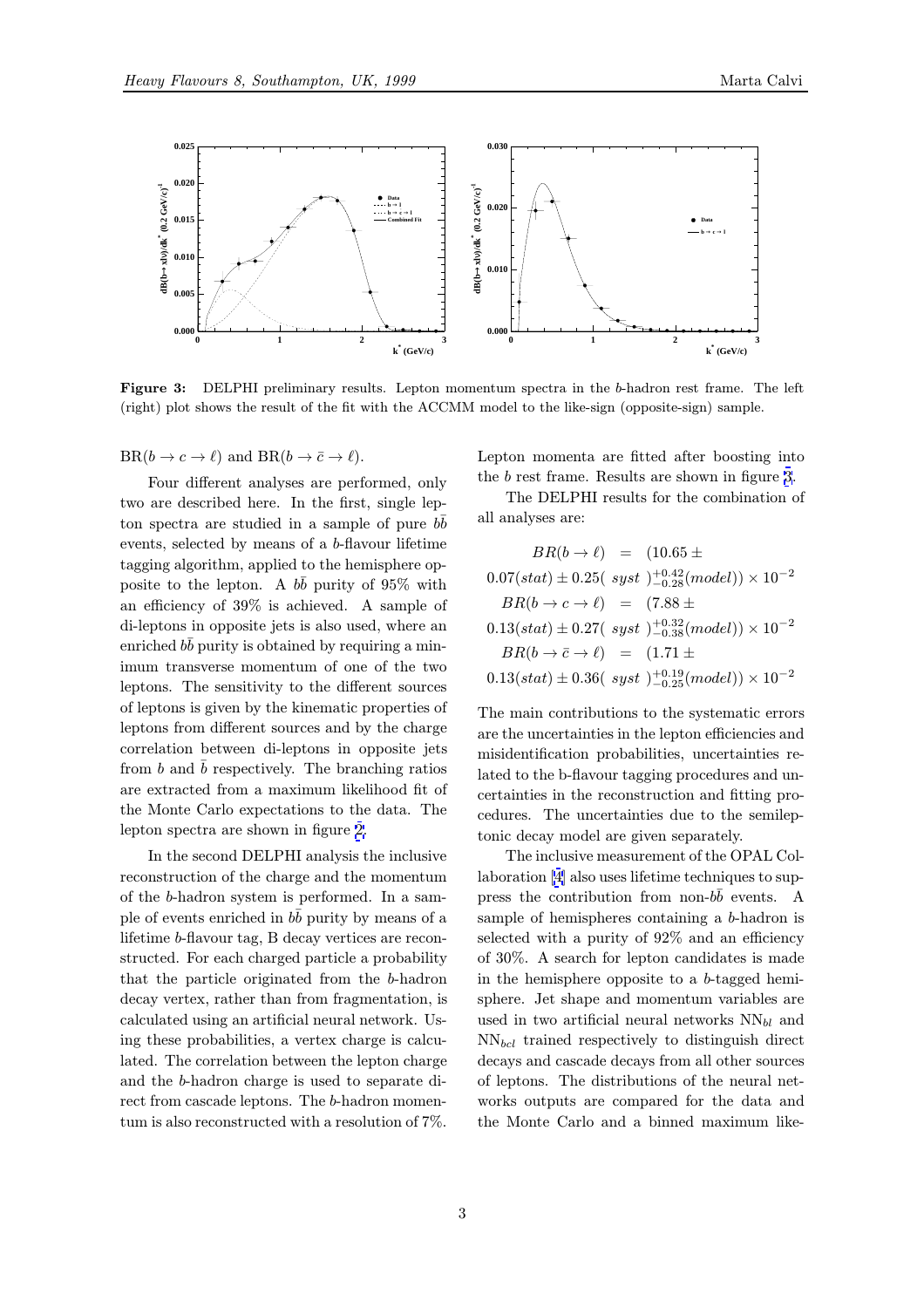lihood fit is performed to determine the fraction of events coming from direct and cascade decays. The network outputs are shown in figure 4.

The results are:

$$
BR(b \to \ell) = (10.83 \pm 0.10(stat) \pm 0.20(\ syst)_{-0.13}^{+0.20}(model)) \times 10^{-2}
$$
  

$$
BR(b \to c \to \ell) = (8.40 \pm 0.16(stat) \pm 0.21(\ syst)_{-0.29}^{+0.33}(model)) \times 10^{-2}
$$

The new measurement of the L3 Collaboration [5] is a combined measurement of  $R_b =$  $\Gamma(Z \to b\bar{b})/\Gamma(Z \to hadrons)$  and the semileptonic branching ratio, using a double tag technique. An event is split into two hemispheres defined b[y t](#page-14-0)he plane normal to the thrust axis and for each hemispheres two criteria are applied in order to enhance the b purity: one is based on lifetime and the other on high  $p_t$  leptons. The number of tagged hemispheres,  $N_t$ , is related to the total number of hadronic events,  $N_{had}$ , by the following equation:

$$
\frac{N_t}{2N_{had}} = R_b \epsilon_b + R_c \epsilon_c + (1 - R_c - R_b) \epsilon_{uds}
$$

where  $\epsilon_b, \epsilon_c$  and  $\epsilon_{uds}$  are the tagging efficiencies for b, c and light quark hemispheres. The number of events with both hemispheres tagged,  $N_{tt}$ , is given by:

$$
\frac{N_{tt}}{N_{had}} = c_b R_b \epsilon_b^2 + c_c R_c \epsilon_c^2 + c_{uds} (1 - R_c - R_b) \epsilon_{uds}^2
$$

where the additional factors  $c_b, c_c$  and  $c_{uds}$  quantify residual correlations between the two hemispheres. If a different b-flavour tagging algorithm is applied, three additional equations can be derived:

$$
\frac{N_{t'}}{2N_{had}} = R_b \epsilon_b' + R_c \epsilon_c' + (1 - R_c - R_b) \epsilon_{uds}'
$$

$$
\frac{N_{t't'}}{N_{had}} = c_b' R_b \epsilon_b'^2 + c_c' R_c \epsilon_c'^2 +
$$

$$
c_{uds}' (1 - R_c - R_b) \epsilon_{uds}'^2
$$

$$
\frac{N_{tt'}}{N_{had}} = c_b'' R_b \epsilon_b \epsilon_b' + c_c'' R_c \epsilon_c \epsilon_c' +
$$

$$
c_{uds}'' (1 - R_c - R_b) \epsilon_{uds} \epsilon_{uds}'
$$

The measurements are used to determine the values of  $R_b$ ,  $\epsilon_b$  and  $\epsilon'_b$ , while  $c_b$ ,  $\epsilon_c$ ,  $\epsilon_{uds}$ ,  $c'_b$ ,  $\epsilon'_c$ ,  $\epsilon'_{uds}$ ,  $c''_b$ are constrained to the values obtained from the

Monte Carlo simulation. The efficiency  $\epsilon_b'$  quantifies the fraction of high  $p, p_t$  leptons in a b-jets. Therefore it is sensitive to the value of semileptonic branching ratio of b-hadrons. This is obtained from the comparison of the measured efficiency and the Monte Carlo reference one. The final result is:

$$
BR(b \to \ell) = (10.16 \pm 0.13(stat) \pm 0.27(syst)) \times 10^{-2} \quad (2.2)
$$

The average LEP value for the BR( $b \to \ell$ ) is obtained from a global fit which combines all the semileptonic branching ratios measurements at LEP and the other correlated heavy flavour measurements performed at LEP; namely the measurements of the average  $B^0 - \overline{B}{}^0$  mixing parameter and  $R_b$  [2]. In addition to the three presented measurements of branching ratios, also the preliminary ALEPH measurement [6] and the previous L3 measurement [7] are included. The result for the ave[ra](#page-14-0)ge  $BR(b \to \ell)$  at LEP is:

$$
BR(b \to \ell) = (10.58 \pm 0.07(stat) \pm 0.17(syst)) \times 10^{-2} \quad (2.3)
$$

The  $\chi^2$  of the fit is  $10.8/(17-5)$ .

The largest single contribution to the systematic error is the uncertainty related to the semileptonic decay model, which amounts to 0.08× 10−<sup>2</sup>. A model is needed to describe the lepton spectra below the momentum cut. Thanks to the boost of b quarks from  $Z^0$  decays, the lepton momentum cut, performed in the laboratory frame, has a reduced importance with respect to similar analyses performed on b-hadrons at rest. However the momentum resolution is diluted. Both OPAL and L3 have performed fits with the aim of constraining different semileptonic decay models. The sensitivity doesn't seem to be sufficient to rule out a specific model, but clear indications are seen, as the fact that a contribution of more than 20% for leptons originating from D∗∗decays is needed. Additional studies are going on in the ALEPH and DELPHI Collaborations.

The  $|V_{cb}|$  value is determinated from the inclusive branching ratio using the HQET results [8, 1]:

$$
|V_{cb}| = 0.0411 \sqrt{\frac{BR(b \to X_c \ell \nu)}{0.105} \frac{1.55}{\tau_b}} \times
$$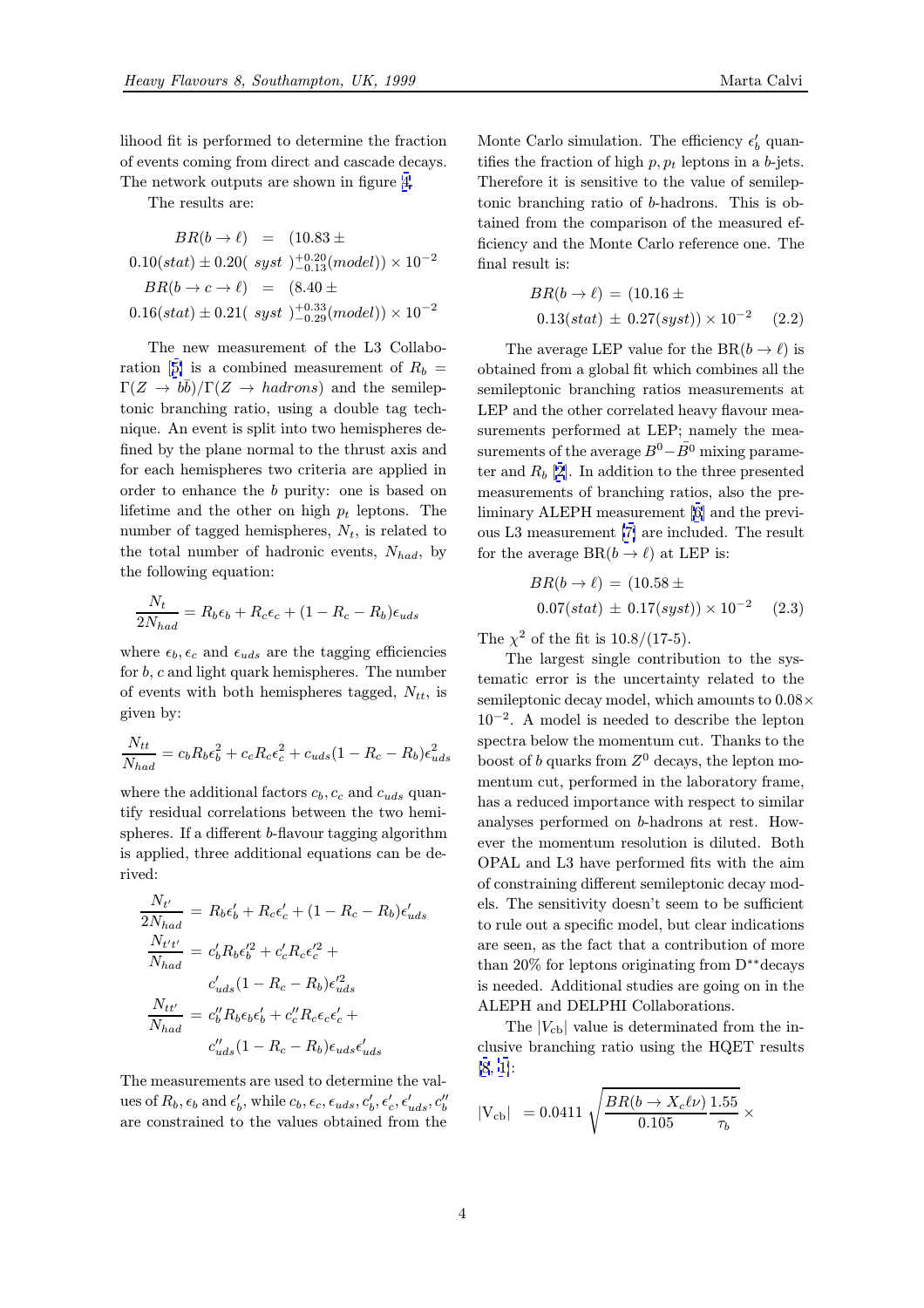<span id="page-4-0"></span>

**Figure 4:** Distribution of the output variable for the neural networks  $NN_{bl}$  and  $NN_{bol}$  for electrons. The separate contributions of  $b \to \ell$ ,  $b \to c \to \ell$  and background are shown.

$$
\left(1 - 0.024\left(\frac{\mu_{\pi}^2 - 0.5}{0.1}\right)\right) \times
$$
  

$$
(1 \pm 0.030(pert) \pm 0.020(m_b) \pm 0.024(\frac{1}{m_Q^3}))
$$

The  $BR(b \to X_u \ell \nu)$  contribution is subtracted from  $BR(b \to X\ell\nu)$  using the LEP average value of section 3 and the world average value of the b-hadron lifetime [23]:

$$
\tau_b = 1.564 \pm 0.014 \text{ ps} \tag{2.4}
$$

is used. T[he](#page-7-0) resul[t is](#page-14-0):

$$
|V_{cb}| = (40.75 \pm 0.41(exp) \pm 2.04(theo)) \times 10^{-3}
$$

where the first error is experimental and the second from theory. The contributions to the experimental error of the error on the semileptonic branching ratio and the error on the lifetime are  $\pm 0.37 \times 10^{-3}$  and  $\pm 0.18 \times 10^{-3}$ , respectively.

### 2.2  $|V_{cb}|$  determination from exclusive de- $\operatorname{cays} \overset{\circ}{\mathrm{B}}^0 \to \operatorname{D^{*+}}\ell^-\overline{\nu}_{\ell}$

In the exclusive determination, the value of  $|V_{cb}|$ is extracted by studying the decay rate for the process  $\overline{B}^0 \to D^{*+} \ell^- \overline{\nu}_{\ell}$  as a function of the recoil kinematics of the  $D^{*+}$  meson. The decay rate is parameterized as a function of the variable  $w$ , defined as the product of the four velocities of the  $D^{*+}$  and the  $\overline{B}^0$  mesons. This is related to the square of the four momentum transfer from the  $\overline{B}^0$  to the  $\ell^- \overline{\nu}_{\ell}$  system,  $q^2$ , by:

$$
w = \frac{m_{\rm D^{*+}}^2 + m_{\rm B^0}^2 - q^2}{2m_{\rm B^0}m_{\rm D^{*+}}} \tag{2.5}
$$

and ranges from 1.0, when the  $D^{*+}$  is produced at rest in the  $\overline{B}^0$  rest frame, to about 1.5. Using HQET, the differential partial width for this decay is given by:

$$
\frac{\mathrm{d}\Gamma}{\mathrm{d}w} \,=\, \mathcal{K}(w)\mathcal{F}^2(w)|V_{\mathrm{cb}}|^2
$$

where  $\mathcal{K}(w)$  is a known phase space term and  $\mathcal{F}(w)$  is the hadronic form factor for the decay. Although the shape of this form factor is not known, its magnitude at zero recoil,  $w = 1$ , can be estimated using HQET. In the heavy quark limit  $(m_b \to \infty)$ ,  $\mathcal{F}(w)$  coincides with the Isgur-Wise function  $\xi(w)$  [9, 10] which is normalised to unity at the point of zero recoil. Corrections to  $\mathcal{F}(1)$  have been calculated to take into account the effects of finite quark masses and QCD corrections [11]. Calcul[at](#page-14-0)i[on](#page-14-0)s of this correction yield [1]:

$$
\mathcal{F}(1) = \left(0.88 - 0.024\left(\frac{\mu_{\pi}^2 - 0.5}{0.1}\right)\right) \times
$$
  

$$
(1 \pm 0.035(excit) \pm 0.010(pert) \pm 0.025(\frac{1}{m^3}))
$$
  

$$
= 0.88 \pm 0.05
$$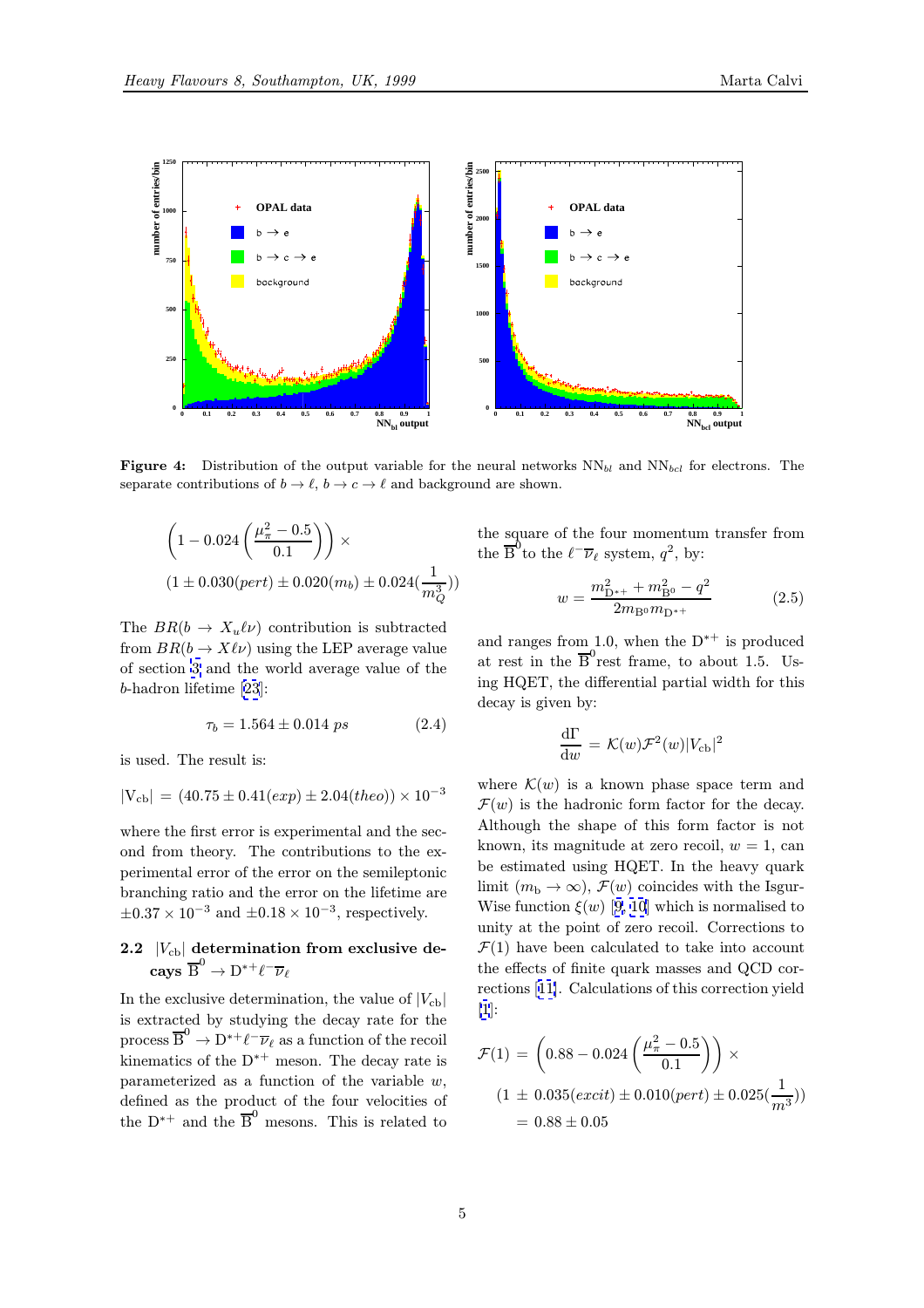Since the phase space factor  $\mathcal{K}(w)$  tends to zero as  $w \to 1$ , the decay rate vanishes at  $w =$ 1 and a fit of the differential decay rate distribution is performed over the whole kinematic range. The accuracy of the extrapolation relies on achieving a reasonably constant reconstruction efficiency in the region about  $w = 1$ . The unknown function  $\mathcal{F}(w)$  is approximated with an expansion around  $w = 1$ . First measurements of  $|V_{cb}|$  were performed assuming a linear expansion, i.e. neglecting the second order terms. A positive curvature is however predicted from basic considerations, and a relation between the slope and the curvature [12] was used as a constraint in later measurements. An improved parametrization was recently proposed [13]. A novel function  $\mathcal{A}_1(w)$  was introduced, and the following approximation obtai[ned](#page-14-0):

$$
\mathcal{A}_1(w) = \mathcal{A}_1(1) \times \{1 - 8\rho_A^2 z + (53\rho_A^2 - 15)z^2 - (231\rho_A^2 - 91)z^3\}
$$
 (2.6)

where  $\rho_A$  is the slope parameter at zero recoil and where  $p_A$  is the slope parameter at zero recon and  $z = (\sqrt{w+1} - \sqrt{2})/(\sqrt{w+1} + \sqrt{2})$ . In the limit  $w \rightarrow 1$ ,  $\mathcal{A}_1(w) = \mathcal{F}(w)$ , so that  $\mathcal{A}_1(1) \simeq \mathcal{F}(1)$ .

The most recent result on exclusive decays is from the DELPHI Collaboration [20]. An inclusive reconstruction of the  $D^{*+}\ell^-$  system is performed by tagging the slow  $\pi$  emitted in the  $D^{*+} \to D^0 \pi^+$  decay. The pion charge is required to be opposite to that of the lepton[. T](#page-14-0)he mass difference  $\Delta m = M_{D\pi} - M_D$  is shown in figure 5; all events with  $\Delta m < 0.165 \text{ GeV}/c^2$  were used as D<sup>∗+</sup> candidates. The shape of the combinatorial background is well described by events with the  $\pi$  and the lepton having the same charge.

The w variable is reconstructed as in equation 2.5, where  $q^2$  is obtained from  $q^2 = (p_{\bar{B}0}$  $p_{D^*+}$ ). To improve the resolution on w the squared recoil mass was also determinated, on the basis of the event kinematics. It represents the square of th[e m](#page-4-0)ass of the neutrino and its value was constrained to zero. With this procedure only 5% of the events were reconstructed outside the allowed kinematic range  $1 < w < 1.504$ . A minimum  $\chi^2$  fit was performed, comparing the number of observed and expected events. The parametrization of equation 2.6 was used to describe the sig-



Figure 5: DELPHI preliminary results. Mass difference  $\Delta m = M_{D\pi} - M_D$ . (a) opposite charge, data (crosses), same charge (shaded area). (b) opposite charge, data after subtraction of the combinatorial background (crosses), resonant contribution from simulation (shaded area) (c) simulation: combinatorial background from opposite charge (crosses) compared to the equal charge combination, normalized in the side band.

nal, obtaining:

$$
\mathcal{A}_1(1)|V_{\text{cb}}| = (37.95 \pm 1.34_{stat} \pm 1.59_{syst}) \times 10^{-3}
$$

$$
\rho_{\mathcal{A}}^2 = 1.39 \pm 0.12_{stat} \pm 0.18_{syst}
$$

The fit to the  $w$  distribution is shown in figure 6.

In order to extract the differential decay width and the function  $A_1$ , an unfolding procedure was applied to the data, to cope with the non-negligible smearing due to the experimental resolution. T[he](#page-6-0) result for  $d\Gamma/dw$  is shown in figure 7.

In this and other  $D^{*+}$  analyses, the dominant source of physics background is the contamination from intermediate charmed excited states, collectively called D∗∗, whic[h](#page-6-0) then decay to a D<sup>\*+</sup>; as an example,  $B^- \to D^{**0}\ell^-\bar{\nu}$  with  $D^{**0} \to D^{*+}\pi^-$ . Evidence for the production of resonant states  $D_1$  and  $D_2^*$  have been reported by the ALEPH [17] and CLEO [16] collaborations.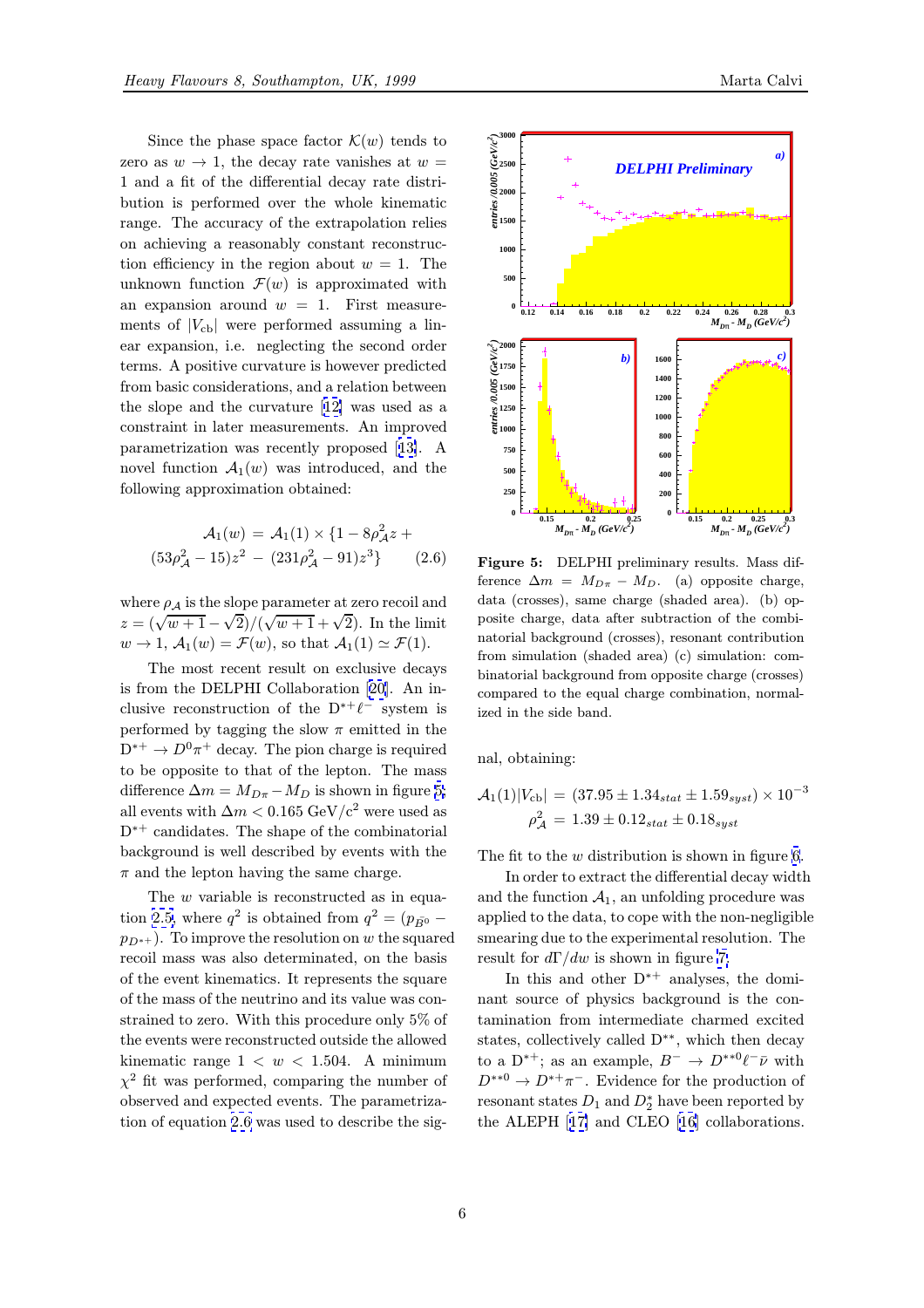

<span id="page-6-0"></span>

Figure 6: DELPHI preliminary results. Fit to the w distribution. Data (dots), combinatorial background (light shaded area), other backgrounds including D<sup>\*\*</sup> (dark shaded area) and signal  $\overline{B}^0$   $\rightarrow$  $D^{*+}\ell^-\overline{\nu}_\ell$  (white area).



Figure 7: DELPHI preliminary results. Unfolded distribution of the differential decay width. The continuous line shows the result of a fit to the histogram, neglecting bin to bin correlations. The dotted line shows the result obtained when including the statistical correlations among the bins.

Non-resonant states have not been identified at present. Inclusive measurements of the decays  $B \to D^*\ell\nu X$  have however been performed by the ARGUS [18], ALEPH [17] and DELPHI [19] collaborations using different techniques.

A precise description of the D∗∗ form factors is also r[equ](#page-14-0)ired. Diffe[ren](#page-14-0)t models give n[on-](#page-14-0)

negligible differences in the results. Published results are based on the old Isgur-Wise model, which overestimates the rate of background near the spectrum end point. Indeed, HQET predicts that in the infinite charm mass limit, the rate near  $w = 1$  is suppressed by a further factor  $(w^2 - 1)$  when compared with the signal [15]. However, models in this extreme case fail to predict the fraction of resonant D∗∗ states. A more precise treatment which accounts for  $\mathcal{O}(1/m_c)$ corrections is proposed in [14]. Several pos[sibl](#page-14-0)e approximations of the form factors are provided. To be conservative, at the present stage of the analysis, the LEP systematic error due to the modelling of the D∗∗ back[grou](#page-14-0)nd was computed as half the difference between the two extreme results obtained varying all the input parameters in [14] over their full range. Future improvements in this field are envisaged, both from new experimental measurements of charmed excited states, [and](#page-14-0) from theory.

In the LEP average value of  $|V_{cb}|$ , the published ALEPH [21] and OPAL[22] measurements are included. Since the three LEP measurements have been performed using different methods and inputs, they must be brought onto the same footing before bein[g a](#page-14-0)veraged. T[hey](#page-14-0) have been updated by the LEP working group [1] to use the Caprini-Lellouch-Neubert [13] extrapolating method, the Ligeti [14]  $\overline{B}^0 \rightarrow D^{**}\ell^-\overline{\nu}_\ell$  model and the same physics input parameters (such as b-hadron production rates, charm branching [r](#page-13-0)atios, etc.). Table 1 lists the correcte[d](#page-14-0) [re](#page-14-0)sults for the three experiment[s.](#page-14-0)

After combining the above results, the LEP averag[e](#page-7-0) is:

$$
\mathcal{F}(1)|V_{cb}| = (33.8 \pm 0.9(stat) \pm 1.9(syst)) \times 10^{-3}
$$

$$
\rho_{\mathcal{A}}^2 = 1.00 \pm 0.09 \pm 0.14
$$

The dominant systematic errors on  $\mathcal{F}(1)|V_{cb}|$  are listed in table 2.

The confidence level of the fit is 15%. The error ellipse of the corrected measurement and of the LEP average is shown in figure 8.

Using [th](#page-7-0)e theoretical estimate  $\mathcal{F}(1)=0.88 \pm 1$ 0.05, the  $|V_{cb}|$  average is:

$$
|V_{cb}| = (38.4 \pm 1.1(stat) \pm 2.2(syst) \pm 2.2(theo)) \times 10^{-3}
$$

.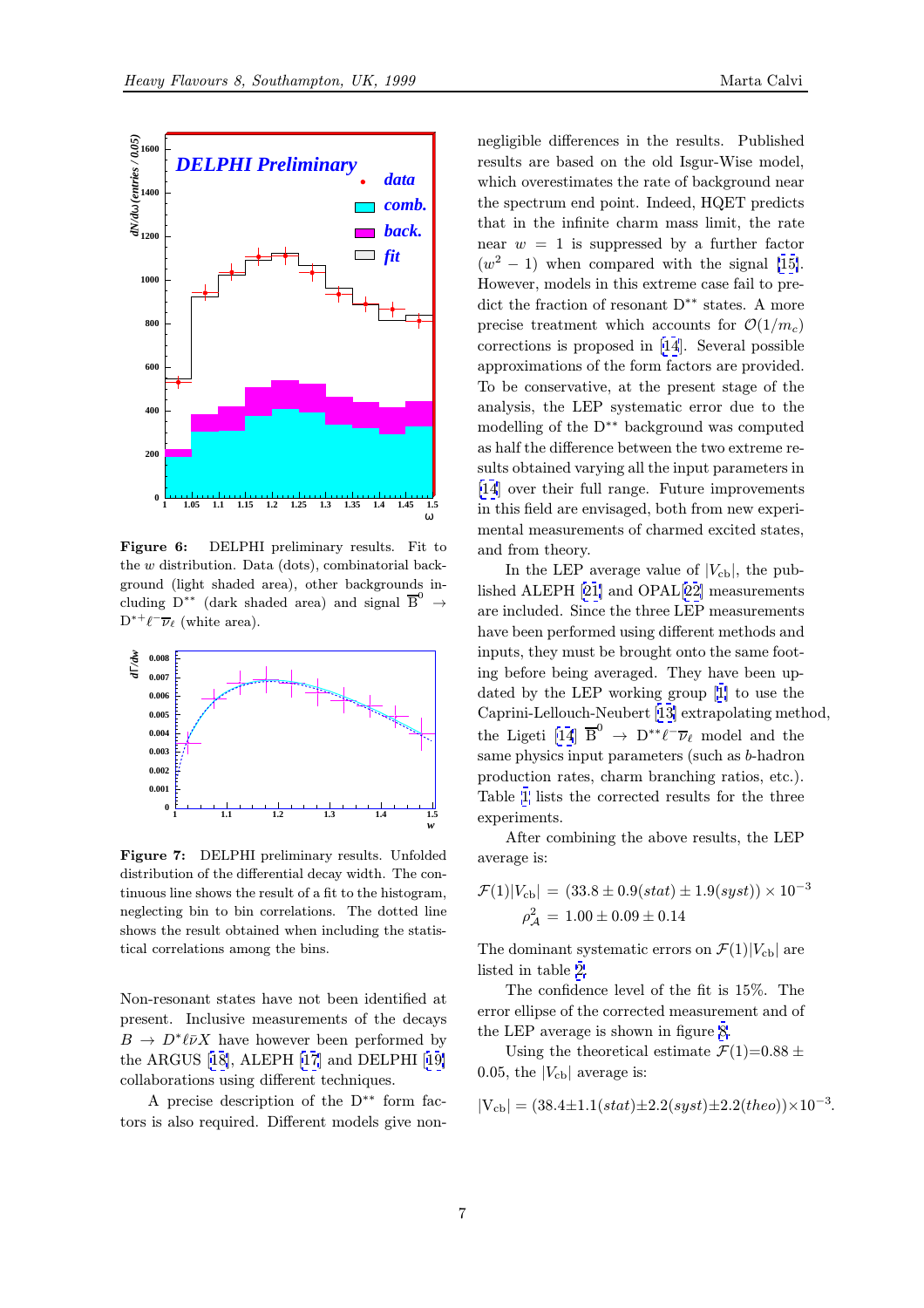| experiment   | $\mathcal{F}(1) V_{\text{cb}}  \; (\times 10^{-3})$ |                       |
|--------------|-----------------------------------------------------|-----------------------|
| <b>ALEPH</b> | $32.2 \pm 2.1 \pm 1.6$                              | $0.6 \pm 0.3 \pm 0.1$ |
| DEL PHI      | $36.3 \pm 1.4 \pm 2.5$                              | $1.4 \pm 0.1 \pm 0.3$ |
| OPAL         | $34.2 \pm 1.9 \pm 2.7$                              | $1.1 \pm 0.2 \pm 0.2$ |

Table 1: Experimental results corrected to the common inputs.

<span id="page-7-0"></span>

| Source                                             | $\mathcal{F}(1) V_{\text{cb}} $ (%) | $\rho_{\mathcal{A}}^2$ |
|----------------------------------------------------|-------------------------------------|------------------------|
| $Br(D \to K n \pi)$                                | 1.0                                 | 0.01                   |
| $Br(D^{*+} \rightarrow D^0 \pi^+)$                 | 1.0                                 |                        |
| $\Gamma_{\rm b\overline{b}}/\Gamma_{\rm had}$      | 0.18                                |                        |
| $Br(b \rightarrow B^0)$                            | 1.6                                 |                        |
| $B^- \rightarrow D^* X \ell \bar{\nu}$             | 4.5                                 | 0.16                   |
| $\bar{\text{B}} \to \text{D}^* \text{X}_c$         | 0.18                                |                        |
| $\bar{\mathrm{B}} \to \mathrm{D}^* \tau \bar{\nu}$ | 0.25                                |                        |
| Detector                                           | 2.1                                 | 0.10                   |
| Fragmentation                                      | 0.9                                 |                        |
| $B^0$ lifetime                                     | 1.6                                 |                        |
| Total syst.                                        | 5.7                                 | 0.19                   |
| Statistical                                        | 2.7                                 | 0.09                   |

Table 2: The dominant systematic errors on  $\mathcal{F}(1)|V_{\text{cb}}|.$ 



Figure 8: Error ellipses (1 sigma) of the corrected measurements and LEP average  $|V_{cb}|$  using the exclusive method.

#### 2.3 Inclusive and exclusive  $|V_{cb}|$  average

The inclusive and exclusive measurements are highly independent and can be averaged obtaining a  $|V_{cb}|$  value with a total error smaller than 5%. Indeed  $|V_{cb}|$  is now the second best mea-



**Figure 9:**  $|V_{cb}|$  LEP average from inclusive and exclusive methods

sured parameter of the CKM matrix, after  $\lambda$ . The average, as shown in figure 9, is:

$$
|V_{cb}| = (40.2 \pm 1.9) \times 10^{-3} \tag{2.7}
$$

where within the total error of 1.9, 1.5 comes from uncorrelated sources and 1.2 from correlated sources. The most important source of correlations between the inclusive and exclusive methods comes from theoretical uncertainties in the evaluation of  $\mu_{\pi}$  [1]. For the experimental systematic errors, theoretical uncertainties in the modelling of  $b \to \ell$  decays and the exact amount of  $b \to D^{**}$ decays are [ta](#page-13-0)ken as fully correlated.

#### 3.  $|V_{ub}|$  determination

The isolation of b quark decays to charmless states is not an easy task, since the charmed decays, which we have just considered in the previous section, have a rate larger by about two orders of magnitude. Semileptonic transitions  $b \to X_u \ell \nu$ are usually studied, where  $X_u$  may represent any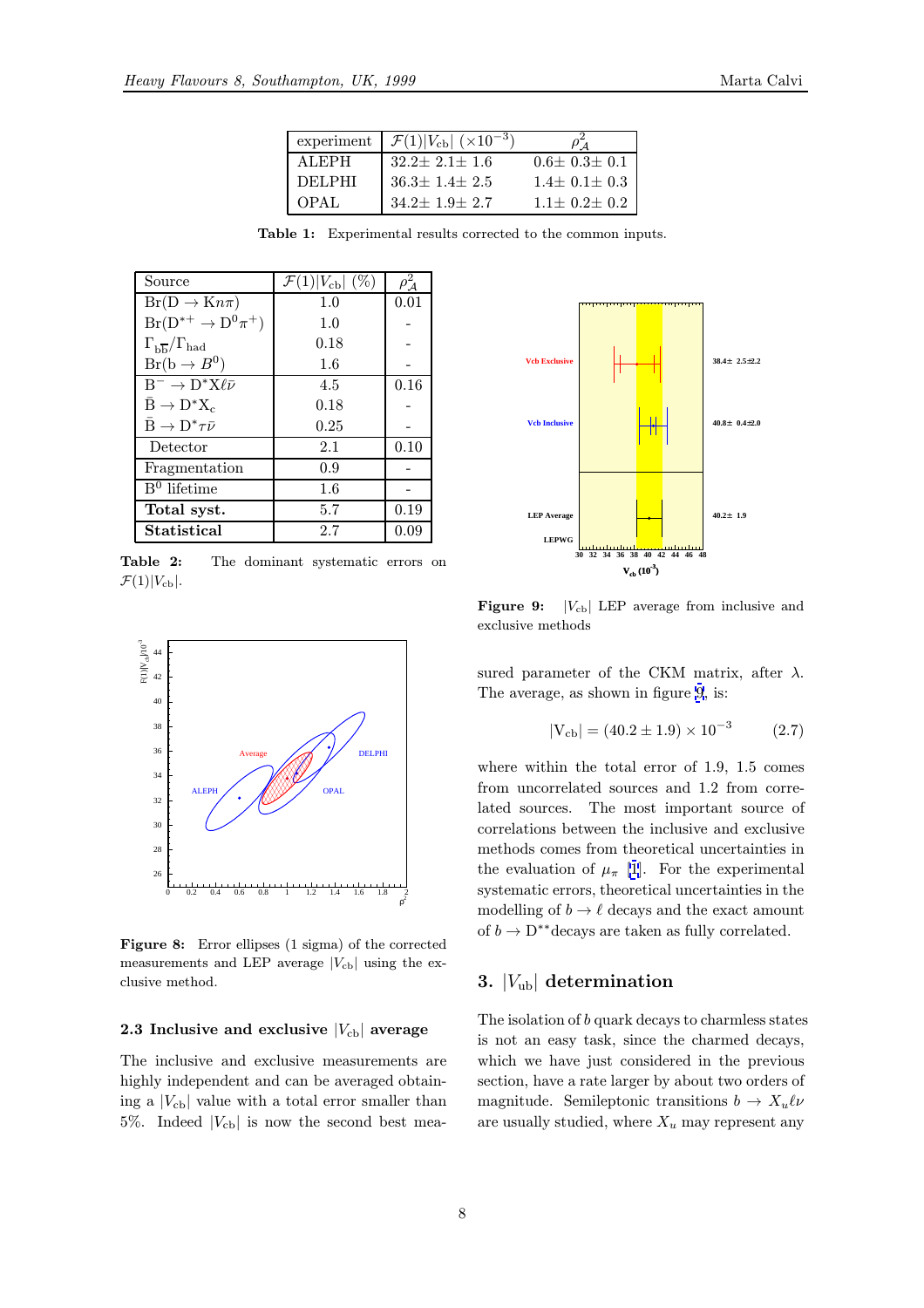

Figure 10: (a) Hadronic invariant mass distribution in  $b \to X_u \ell \nu$  decays and (b) lepton momentum distribution calculated in the b-hadron rest frame. In the two plots the shaded area indicates the region inaccessible to  $b \to c$  transitions.

charmless state, like  $\pi$ ,  $\eta$ ,  $\omega$ ,  $\pi\pi$ ,  $\pi\pi\pi$ , etc. Exclusive searches, such as  $B \to \pi \ell \nu$  or  $B \to \rho \ell \nu$  have an experimentally well defined strategy, based on mass peak reconstruction. However large theoretical uncertainties affect the evaluation of the transition amplitudes, leading to a model dependent measurement of the matrix element  $|V_{ub}|$ . Inclusive measurements are thus pursued. These are experimentally more difficult, because the reconstruction of all decay particles in the event is needed, but theoretical calculations are available with an uncertainty of about only 5%. At the  $\Upsilon(4S)$  a clear signal of charmless semileptonic decays has been found in an excess of events in the end-point region of the lepton momentum distribution, above charm threshold  $(2.3 \text{ GeV/c} < p <$ 2.6  $GeV/c$ ). However, in order to extract the value of  $|V_{\text{ub}}/V_{\text{cb}}|$ , an extrapolation is needed from this small phase space region to the low momentum region, leading again to a model dependent measurement. Kinematics at LEP are different: the boost of the b-hadrons and the good separation of the two initial state quarks imply back to back decay products that hardly mix. As a consequence, the hadronic system in  $b \to X_u \ell \nu$  candidates can be analyzed, and an extended phase space region can be studied, re-

ducing the model dependence of the result. As shown in figure 10 from reference [25], 90% of  $b \to X_u \ell \nu$  decays are expected to have an invariant mass  $M_{X_u} < 1.87$  GeV/c<sup>2</sup>, below charm threshold, while only 10% of these decays have a lepton with energy  $E_{\ell}^*$  above th[e k](#page-14-0)inematic boundary for  $b \to c$  transitions.

The other sources of background to the  $b \rightarrow$  $X_u \ell \nu$  signal are: hadronic b decays to charmed hadrons which then undergo semileptonic decay, hadronic  $Z^0$  decays to charm or light quarks and possible lepton misidentification in the full sample of hadronic  $Z^0$  decays. All these sources of background are largely depleted by the same selection criteria devised to enhance the ratio between  $b \to X_u \ell \nu$  and  $b \to X_c \ell \nu$  events.

In the ALEPH [25] analysis, events with a candidate lepton are selected and a lifetime b tag is applied to the hemisphere opposite to the lepton one. Particles originating from the hadronic system  $X_u$  are select[ed u](#page-14-0)sing two artificial neural networks trained respectively to separate neutral and charged particles of b decays from fragmentation particles. In order to reconstruct the boost of the b-hadron, the three-momentum vector of the neutrino is estimated from the missing momentum in the lepton hemisphere and it is added to the momentum of the lepton and the momenta of the selected decay particles. A momentum and angular resolution of 4.5  $GeV/c$  and 60 mrad respectively, are obtained. The discrimination between the  $b \to X_u \ell \nu$  signal decays and the  $b \to X_c \ell \nu$  background is based on the fact that the mass of the c quark is heavier than that of the u quark, leading to different kinematic properties for the two final states. Twenty variables, characterizing both the leptonic and the hadronic part, are combined in an artificial neural network  $NN_{bu}$  with a reduced sensitivity to the composition of the  $X_u$  system. The network outputs, as obtained from simulation and compared to data, are shown in figure 11 and 12.

The branching ratio is fitted from the  $NN_{bu}$ distribution of the data, with a binned likelihood fit, in the region  $0.6 < NN_{bu} < 1$  $0.6 < NN_{bu} < 1$  $0.6 < NN_{bu} < 1$  $0.6 < NN_{bu} < 1$  $0.6 < NN_{bu} < 1$ , where 50% of the signal is expected to lay. In this region an excess of  $303 \pm 88$  events is found. The result of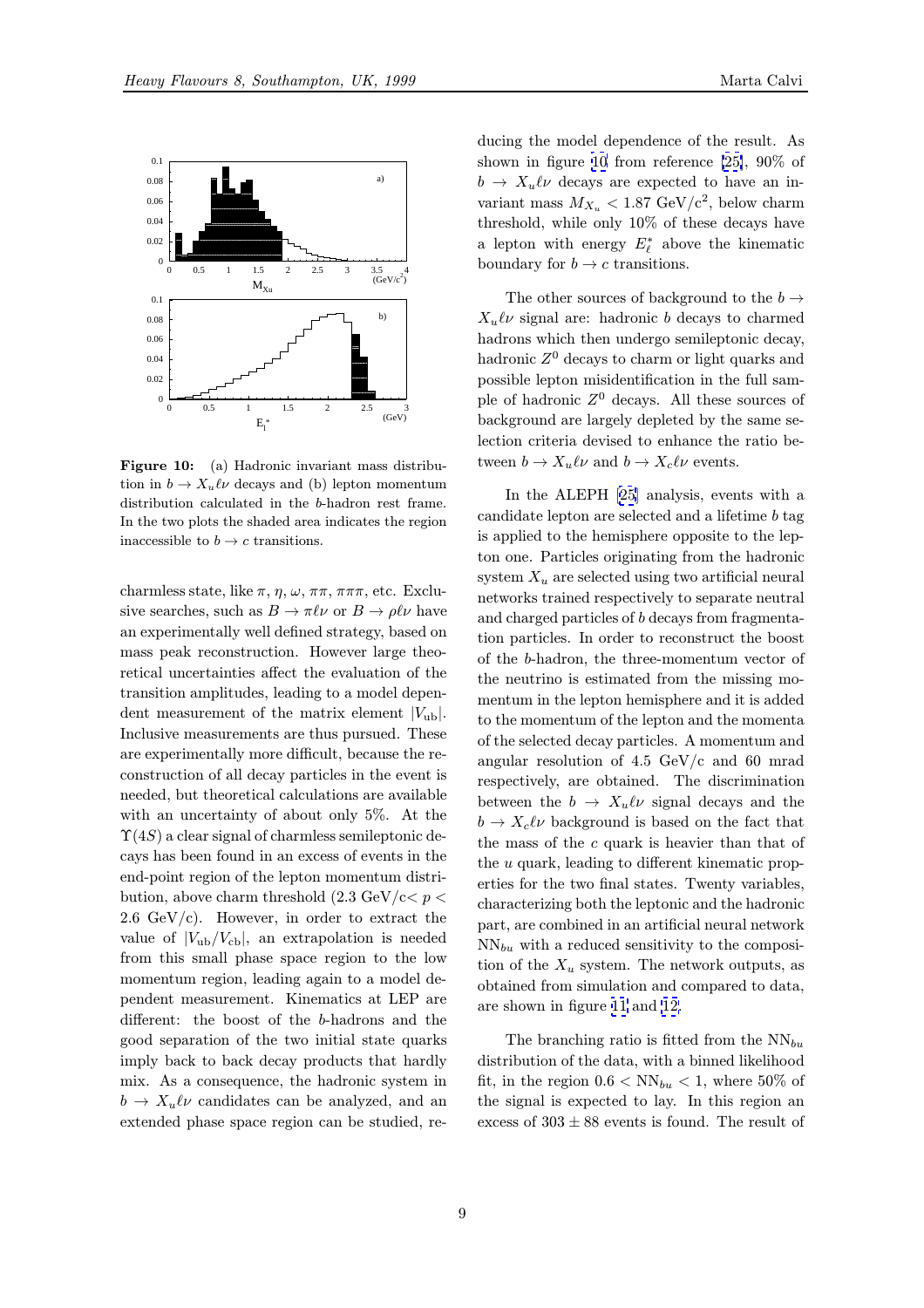

<span id="page-9-0"></span>

**Figure 11:** ALEPH analysis: output of the  $NN_{bu}$ for signal  $b \to X_u \ell \nu$  transitions (solid line) and  $b \to$ c background (dotted line). The two Monte Carlo distributions are normalized to the same area.

the fit is:

$$
BR(b \rightarrow X_u \ell \nu) = (1.73 \pm 0.55(stat) \pm
$$
  
0.51(syst b \rightarrow c) \pm 0.21(syst b \rightarrow u)) \times 10<sup>-3</sup>

The systematic uncertainties have been separated in contributions due to the  $b \to c$  transitions and those due to the modelling of  $b \to u$ transitions and are described in table 3. The cut on  $NN_{bu}$  induces only small distortions on the lepton momentum distribution and on the hadronic mass spectrum. The residual model dependence has been studied varying al[l t](#page-10-0)he parameters in the model used to simulate the signal. This is an hybrid model [26] where resonant states are considered at low hadronic energy, while for large energy non-resonant multipion final states are expected to dominate.

One candidate event  $B^0 \to \rho^- e^+ \nu_e (\rho^- \to$  $\pi^{-}\pi^{0}$ ) is shown in figure 13.

The L3 measurement of  $|V_{ub}|$  is also an inclusive reconstruction of  $b \to X_u \ell \nu$  events. The selection criteria to enhance the  $b \to X_u \ell \nu$  signal over the background are [ba](#page-10-0)sed on cuts on eight discriminant variables constructed with the fourmomenta of the lepton and of the two most energetic particles contained in the same hemisphere of the lepton. The combined system of the lepton and the most energetic particle is a better



Figure 12: ALEPH analysis: neural network output  $NN_{bu}$  (a) comparison between data (points) and Monte Carlo (histogram), (b) difference between data and Monte Carlo with no  $b \to u$  contribution (histogram)

approximation to the b-hadron in  $b \to X_u \ell \nu$  than in  $b \to X_c\ell\nu$  transitions, since less particles are missing in this approximation.

The efficiency for  $b \to X_u \ell \nu$  is 1.5 % and an excess of 81 events is found after the application of all selection cuts. The measured branching ratio is:

$$
BR(b \to X_u \ell \nu) = (3.3 \pm 1.0(stat) \pm
$$
  
1.66(syst b \to c) \pm 0.55(syst b \to u)) \times 10<sup>-3</sup>

A breakdown of the systematic uncertainties is presented in table 4.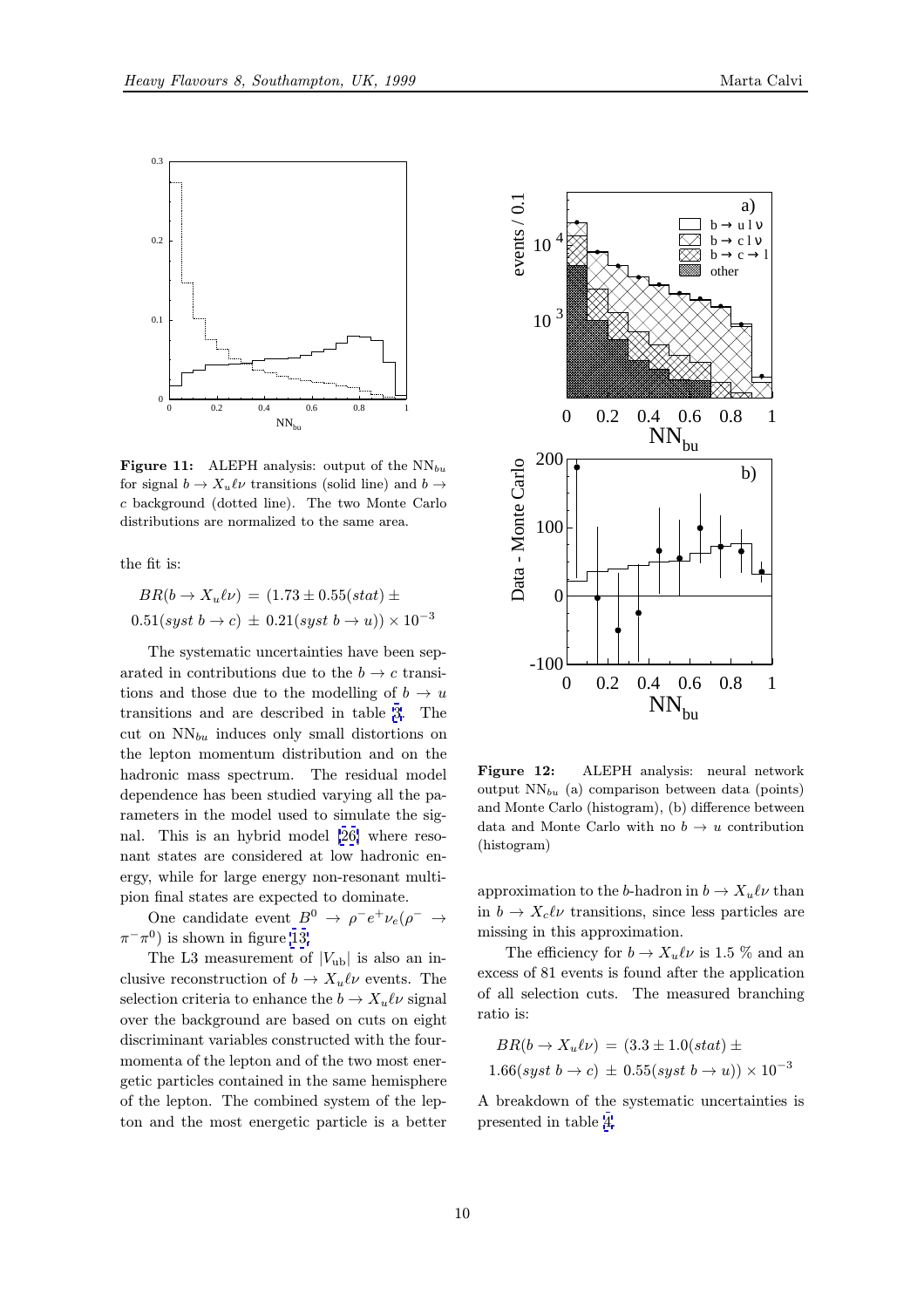<span id="page-10-0"></span>

**Figure 13:** View of the scanned  $B^0 \to \rho^-e^+\nu_e$  event, with  $\rho^- \to \pi^-\pi^0$  and  $\pi^0 \to \gamma\gamma$ . The right plot shows a close up  $r\phi$  view of the interaction point and the upper left insert shows the energy deposited in the electromagnetic calorimeter by the photons coming from the  $\pi^0$  decay.

| Source                              | $\Delta BR(b \to X_u \ell \nu)$ |
|-------------------------------------|---------------------------------|
| b-hadron production                 | $\pm$ 0.16 10 <sup>-3</sup>     |
| b-hadron decay                      | $\pm$ 0.31 10 <sup>-3</sup>     |
| $c$ -hadron decay                   | $\pm$ 0.37 10 <sup>-3</sup>     |
| lepton identification               | $\pm$ 0.08 10 <sup>-3</sup>     |
| Total $b \to c$ uncertainty         | $\pm$ 0.51 10 <sup>-3</sup>     |
| Hybrid model cutoff                 | $\pm$ 0.08 $\overline{10^{-3}}$ |
| Exclusive model                     | $\pm$ 0.05 10 <sup>-3</sup>     |
| Inclusive model                     | $\pm$ 0.18 10 <sup>-3</sup>     |
| $\Lambda_b$ modelling               | $\pm$ 0.04 10 <sup>-3</sup>     |
| Total $b \rightarrow u$ uncertainty | $\pm$ 0.21 10 <sup>-3</sup>     |

Table 3: Main estimated contributions to the systematic uncertainty on the ALEPH measurement of  $BR(b \to X_u \ell \nu)$ .

Figure 14 shows the lepton momentum spectrum in the  $B$  rest frame for events passing the final selection in the  $b \to X_u \ell \nu$  Monte Carlo sample, demonstrating that this analysis is sensitive to a large f[rac](#page-11-0)tion of the spectrum.

| Source                      | $\Delta BR(b \to X_u \ell \nu)$ |
|-----------------------------|---------------------------------|
| b-hadron production         | $\pm$ 0.68 10 <sup>-3</sup>     |
| b-hadron decay              | $\pm$ 1.42 $10^{-3}$            |
| Detector effects            | $\pm$ 0.52 10 <sup>-3</sup>     |
| Total $b \to c$ uncertainty | $\pm$ 1.66 10 <sup>-3</sup>     |
| Monte Carlo statistics      | $\pm$ 0.06 $10^{-3}$            |
| Exclusive $\pi$ rate        | $\pm$ 0.19 10 <sup>-3</sup>     |
| lepton spectrum             | $\pm$ 0.04 10 <sup>-3</sup>     |
| $\pi$ spectrum              | $\pm$ 0.27 10 <sup>-3</sup>     |
| $\Lambda_b$ rate            | $\pm$ 0.43 10 <sup>-3</sup>     |
| Total $b \to u$ uncertainty | $\pm$ 0.55 10 <sup>-3</sup>     |

Table 4: Main estimated contributions to the systematic uncertainty on the L3 measurement of  $BR(b \to X_u \ell \nu)$ .

As a cross check of the result, the eight discriminant variables have been combined in an artificial neural network, whose output is shown in figure 15, obtaining compatible results.

DELPHI has performed a determination of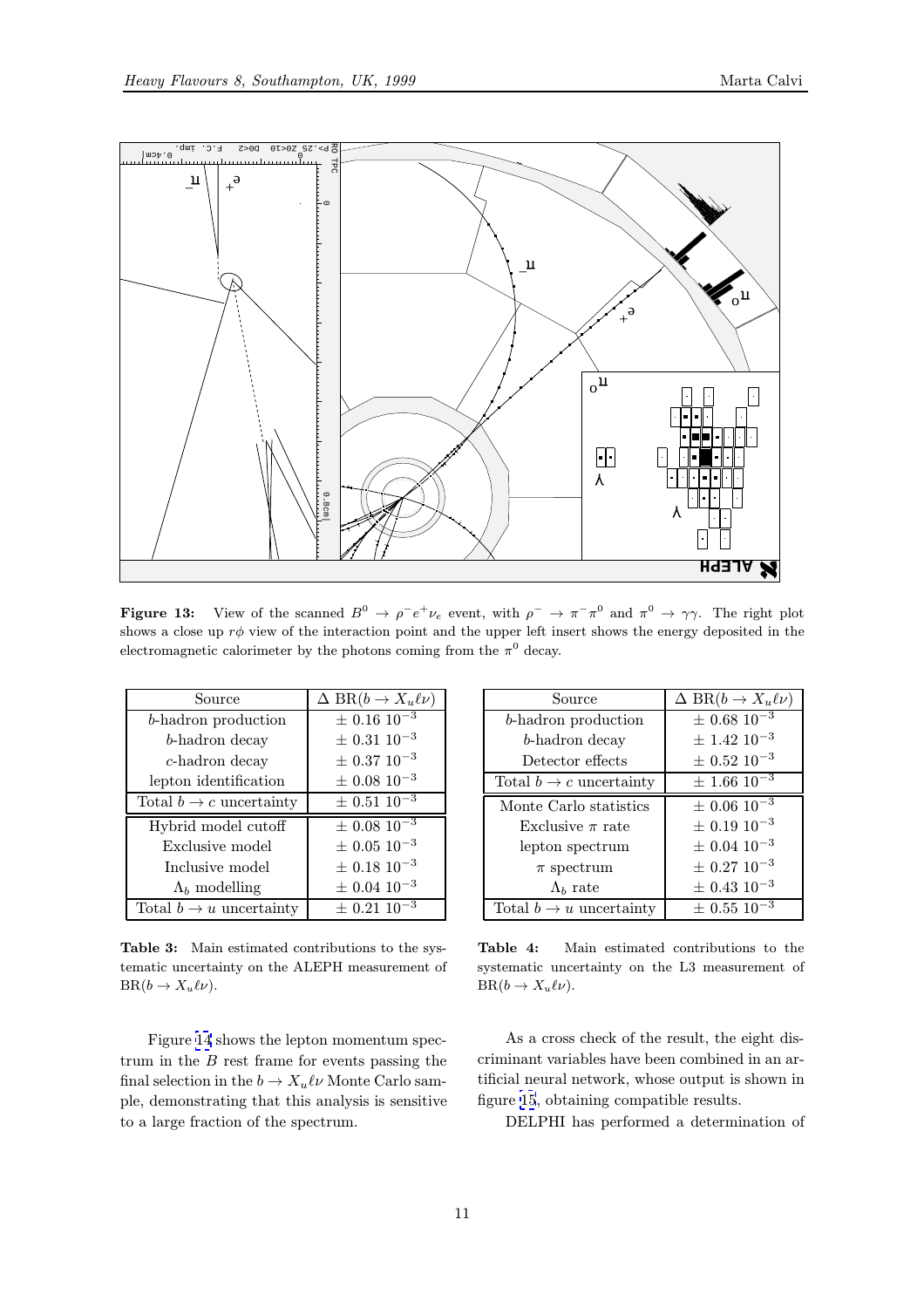<span id="page-11-0"></span>

Figure 14: The Monte Carlo lepton momentum spectrum for the  $b \to X_u \ell \nu$  transitions in the B rest frame. The curve shows the generated spectrum and the histogram the spectrum after the final selection. The arrows show the momentum range forbidden for  $b \to X_c \ell \nu$  transitions.



Figure 15: The neural network output distribution for the hemispheres selected by the final selection criteria for the data, the background and the signal Monte Carlo samples.

the ratio  $|V_{ub}/V_{cb}|[27]$  by a fit to the shape of the full spectrum of the lepton energy in the B rest frame, for b semileptonic decays with reconstructed hadronic invariant mass significantly smaller than the  $D$  mass. The reconstruction of the secondary hadronic system was performed with an inclusive method, using as a seed the identified lepton. Samples enriched and depleted in  $b \rightarrow u$  transitions have been defined using two criteria. The first criterion considers the sec-

ondary vertex topology. The impact parameter w.r.t. the secondary vertex is computed for each lepton and a sign is attributed using the lifetime convention: it is signed negative if it appears to originate between the primary and the secondary vertex and positive if it originates in front of the secondary vertex. In  $b \to X_c \ell \nu$  decays the secondary vertex corresponds to the D decay vertex, therefore leptons originating at the  $B$  decay vertex should appear with negatively signed impact parameters. On the contrary, in  $b \to X_u \ell \nu$ transitions the secondary vertex coincides with both the  $B$  decay vertex and the lepton production point, therefore the impact parameter signing depends only on resolution effects. Decays with a significantly negative lepton impact parameter were assigned to a  $b \to u$  depleted class. The second criterion considers that the presence of identified kaons in the same hemisphere as the lepton is an indication of a cascade decay  $b \to c$ followed by a  $c \to s$  decay, while in  $b \to u$  transitions the presence of strange particles is suppressed. The invariant mass  $M_X$  of the reconstructed secondary hadronic system for enriched and depleted  $b \rightarrow u$  events is shown in figure 16.



Figure 16: DELPHI analysis: invariant mass  $M_X$ of the reconstructed secondary hadronic system in selected decays for real data (points with error bars) and simulation (histogram). Upper plot:  $b \rightarrow u$  depleted sample, medium plot:  $b \rightarrow u$  enriched sample and lower plot:  $b \rightarrow u$  signal.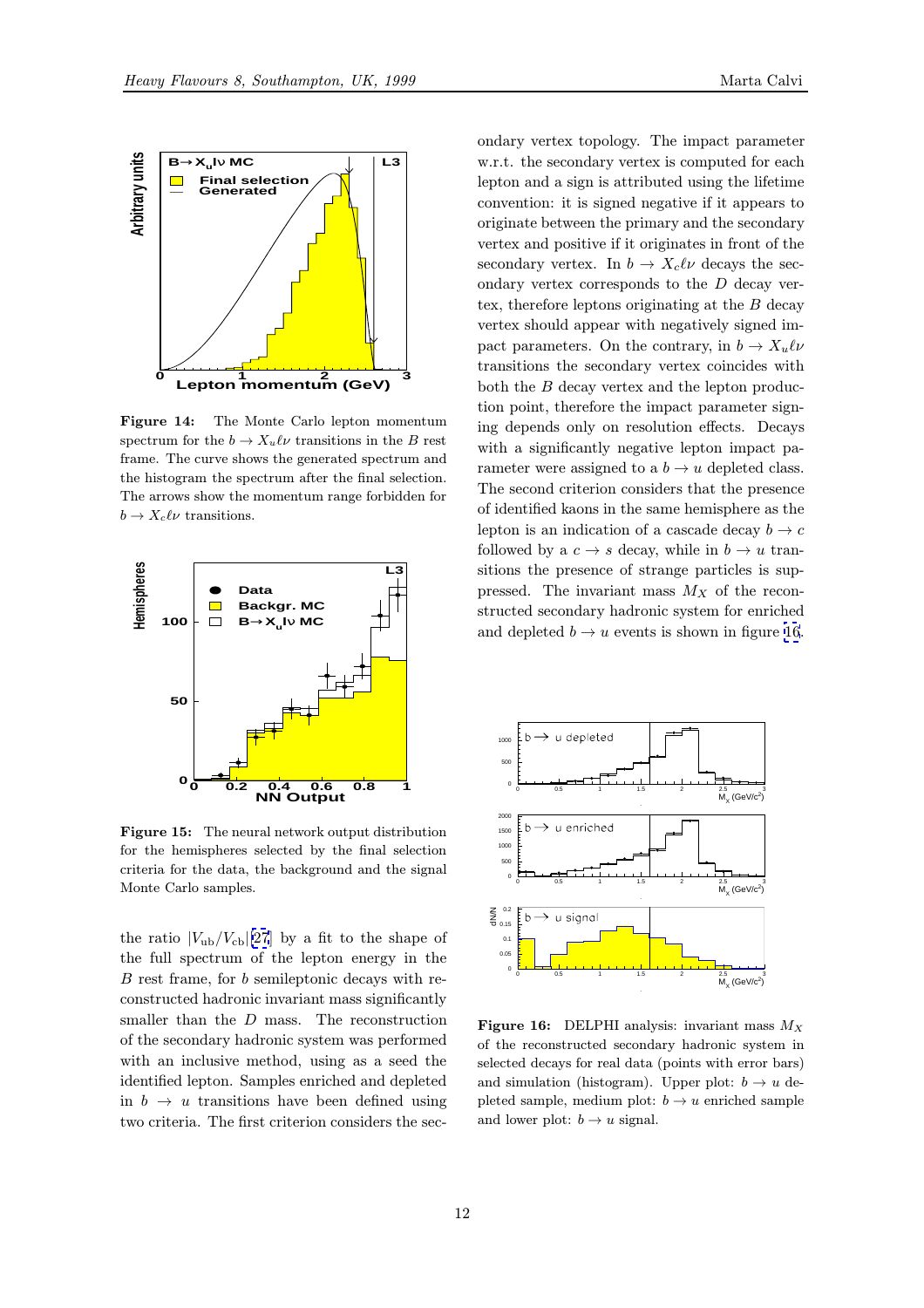The distribution of the lepton energy in the B rest frame, for events with small hadronic invariant mass is shown in figure 17 and 18.



Figure 17: DELPHI analysis: background subtracted  $E^*$  distributions for events with an hadronic invariant mass  $M_X < 1.6$  GeV/ $c^2$ . Upper plot:  $b \rightarrow u$  enriched decays. Lower plot:  $b \rightarrow u$  depleted decays. The shaded histograms show the expected  $E_{\ell}^*$  distribution for signal decays normalized to the amount of signal corresponding to the fitted  $|V_{\text{ub}}/V_{\text{cb}}|$  value.

The number of selected events and their E<sup>∗</sup> distribution have been used to extract the value of  $|V_{ub}/V_{cb}|$  by a simultaneous binned maximum likelihood fit to the different samples of events, obtaining the following result:

$$
|V_{ub}/V_{cb}| = 0.100 \pm 0.011(stat)
$$
  

$$
\pm 0.018(syst) \pm 0.009(model)
$$

A breakdown of the systematic uncertainties is presented in table 5.

Alternatively, the value of  $|V_{cb}|$  has been fixed to extract the  $b \to X_u \ell \nu$  branching ratio:

$$
BR(b \to X_u \ell \nu) = (1.56 \pm 0.38(stat) \pm 0.52(syst) \pm 0.23(model)) \times 10^{-3}
$$

The average  $BR(b \to X_u \ell \nu)$  at LEP has been calculated taking into account the correlation between experiments in the modelling of  $b \to c$  and



Figure 18:  $E^*$  distribution for the decays in the  $b \rightarrow u$  enriched class with  $M_X < 1.6$  GeV/c<sup>2</sup>. Points with errors bars: data, light shaded histogram: backgrounds, dark shaded histogram: signal normalized to the fitted fraction of events.

| Error source                  | $\Delta$ ( $ V_{\rm ub}/V_{\rm cb} $ ) |
|-------------------------------|----------------------------------------|
| charm decay                   | $\pm 0.009$                            |
| b-hadron production and decay | $\pm$ 0.011                            |
| Detector effects              | $\pm$ 0.010                            |
| $b \rightarrow u$ modelling   | $\pm 0.009$                            |

Table 5: Main estimated contributions to the systematic uncertainty on the DELPHI measurement of  $|V_{\rm ub}/V_{\rm cb}|$ 

 $b \rightarrow u$  transitions. The result, as shown in figure 19, is:

$$
BR(b \to X_u \ell \nu) = (1.67 \pm 0.35 (stat) \pm 0.38 (syst \ b \to c) \pm 0.20 (syst \ b \to u)) \times 10^{-3}
$$

In order to extract the value of the  $|V_{ub}|$ matrix element, the following expression is used [24, 1]:

$$
|V_{ub}| = 0.00445 \sqrt{\frac{BR(b \to X_u \ell \nu)}{0.002} \frac{1.55}{\tau_b}} \times (1 \pm 0.010(\text{pert}) \pm 0.035(m_b) \pm 0.030(\frac{1}{m_b^3}))
$$

where  $\tau_b$  is the world average value of the bhadron lifetime:  $\tau_b = 1.564 \pm 0.014$  ps. The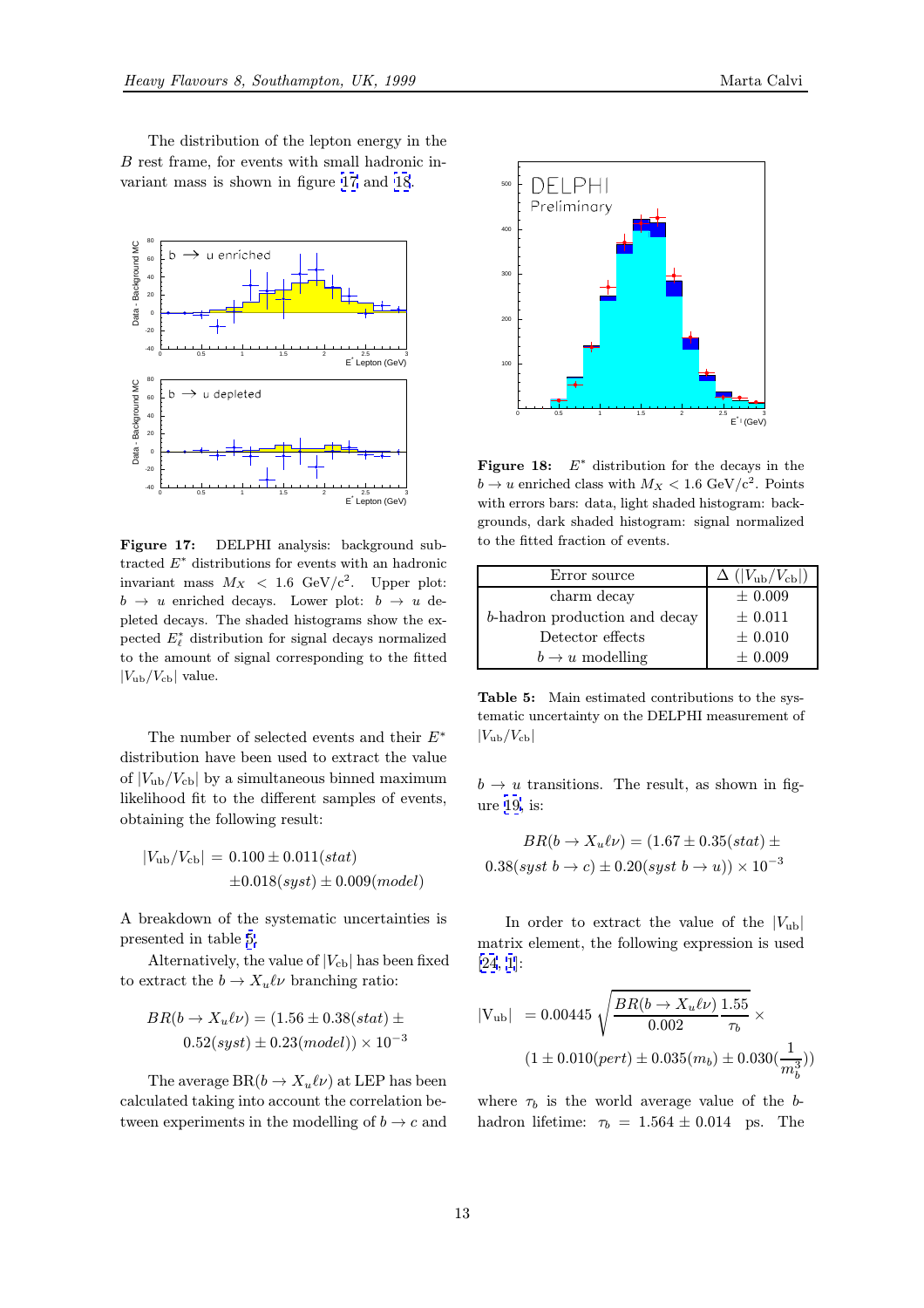<span id="page-13-0"></span>

**Figure 19:** Average of  $BR(b \to X_u \ell \nu)$  values measured at LEP.

result is:

$$
|V_{ub}|=(4.05^{+0.62}_{-0.74})\times 10^{-3}
$$

#### 4. Constraints on Unitarity Triangle

As an example of the power of the presented measurements to constrain the parameters of the Unitarity Triangle, the results obtained in reference [29] are reported here. The method used consists of determining the  $\bar{\rho}$  and  $\bar{\eta}$  values by building up their two dimensional probability distributions. The errors on the measurements are taken [as](#page-14-0) having either Gaussian or uniform distributions, depending on the source of the error. The complete table of input quantities can be found in [29]. Figure 20 shows the allowed regions in the  $(\bar{\eta}, \bar{\rho})$  plane with and without including the constraint coming from  $K^0$  measurements. The fitted values, including the constraint comin[g fr](#page-14-0)om  $K^0$  measurements, are:

$$
\bar{\rho} = 0.214^{+0.055}_{-0.062} \qquad \bar{\eta} = 0.340 \pm 0.040
$$

It is remarkable that the probability for  $\bar{\rho}$  to lie in the negative plane region is smaller than 1%.



**Figure 20:** Constraints in the  $\bar{\eta}, \bar{\rho}$  plane. In the upper plot the constraint coming from  $K^0$  measurements is not included. The 68% and 95% CL contours are shown.

#### 5. Conclusions

New measurements have been performed by the four LEP Collaborations with data collected at LEP at the  $Z^0$ . The average result obtained for the  $|V_{cb}|$  element from inclusive and exclusive measurements is:

$$
|V_{cb}| = (40.2 \pm 1.9) \times 10^{-3} \tag{5.1}
$$

From inclusive charmless semileptonic b-hadron decays the average value of  $|V_{ub}|$  is:

$$
|V_{ub}|=(4.05^{+0.62}_{-0.74})\times 10^{-3}
$$

#### Acknowledgments

I would like to thank all the members of the LEP  $|V_{\text{cb}}|$  and  $|V_{\text{ub}}|$  working groups for their excellent work and the help they gave me in preparing this talk. I am also indebted to A. Stocchi for providing me with the results on the  $\bar{\eta}$ ,  $\bar{\rho}$  parameters.

#### References

[1] Combined results on b-hadron production rates, lifetime, oscillations and semileptonic decays, LEPHF note 99-02, document in preparation. See also http://www.cern.ch/LEPHFS/.